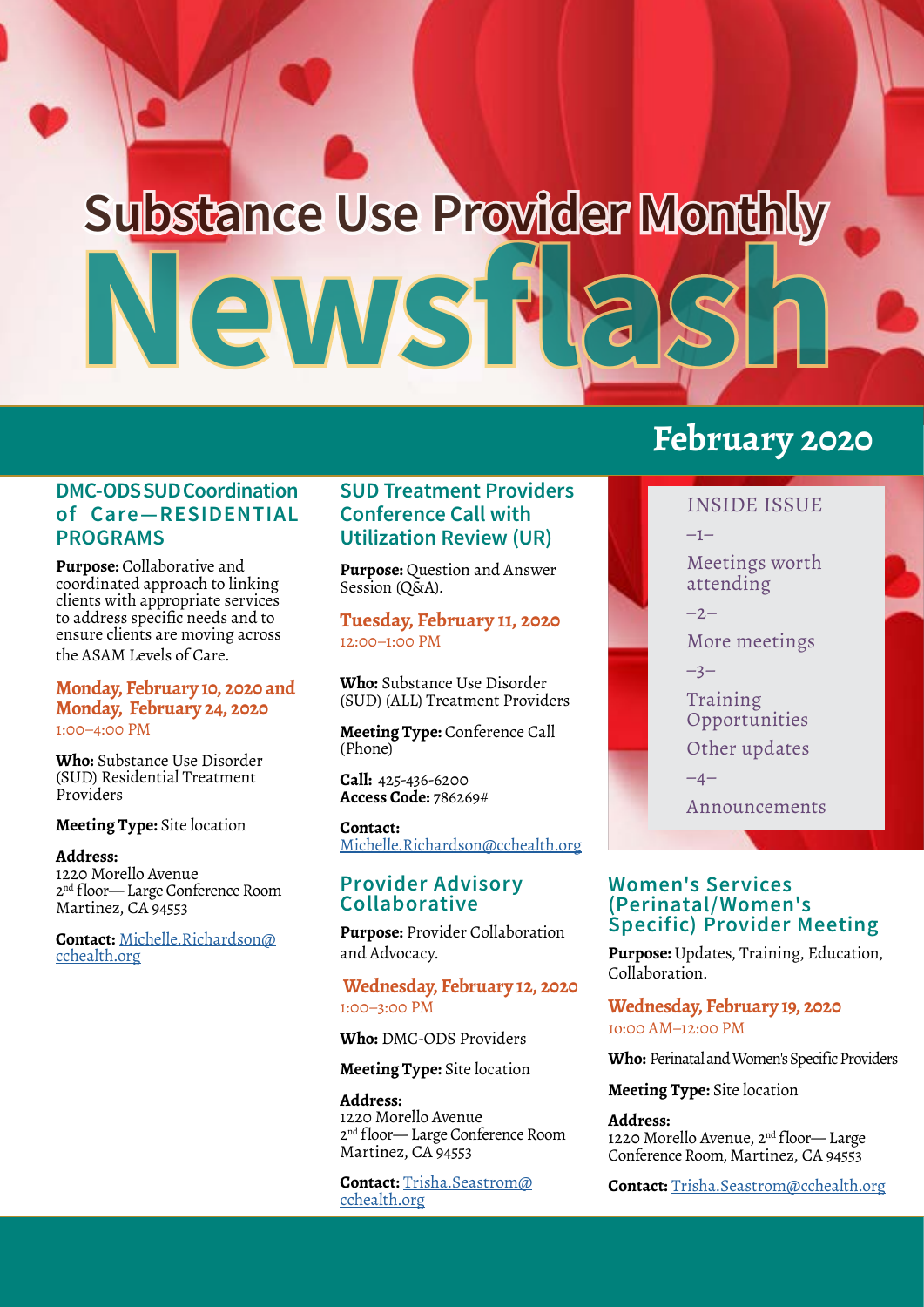## **Data Quality Workgroup**

**Purpose: Monitor, analyze and improve data collection.**

**Friday, February 21, 2020** 9:00–11:00 AM

**Who:** Providers and County.

**Meeting Type:** In person

**Address:** 1220 Morello Avenue 2nd floor— Large Conference Room Martinez, CA 94553

**Contact:** [Mark.Messerer@cchealth.org](mailto:Mark.Messerer%40cchealth.org?subject=Data%20Quality%20Workgroup)

# **SUD Outpatient Collaborative**

**Purpose:** Discuss program structures in an effort to meet expected productivity levels and review of outcomes measures.

#### **Tuesday, February 25, 2020**

9:00–11:00 AM

**Who:** Substance Use Disorder (SUD) Outpatient Managers, LPHAs, Supervisors and other lead or intake staff member

**Meeting Type:** In person

**Address:** 1220 Morello Avenue 2nd floor— Large Conference Room Martinez, CA 94553

**Contact:** Christopher.Pedraza[@cchealth.org](mailto:Mark.Messerer%40cchealth.org?subject=SUD%20Outpatient%20Collaborative)

# **SUD Residential Treatment Collaborative**

**Purpose:** Discuss issues specific to Residential providers including admission criteria and reduction of no-show rates.

#### **Postponed Until Rapid Access Improvement Pilots complete Testing Period** 9:00–11:00 AM

**Who:** Substance Use Disorder (SUD) Residential Treatment Managers, LPHAs, Supervisors and other lead staff members.

#### **Meeting Type:** In person

**Address:** 1220 Morello Avenue 2nd floor— Large Conference Room Martinez, CA 94553

**Contact:** [Christopher.Pedraza@cchealth.org](mailto:Christopher.pedraza%40cchealth.org?subject=SUD%20Residential%20Treatment%20Collaborative)

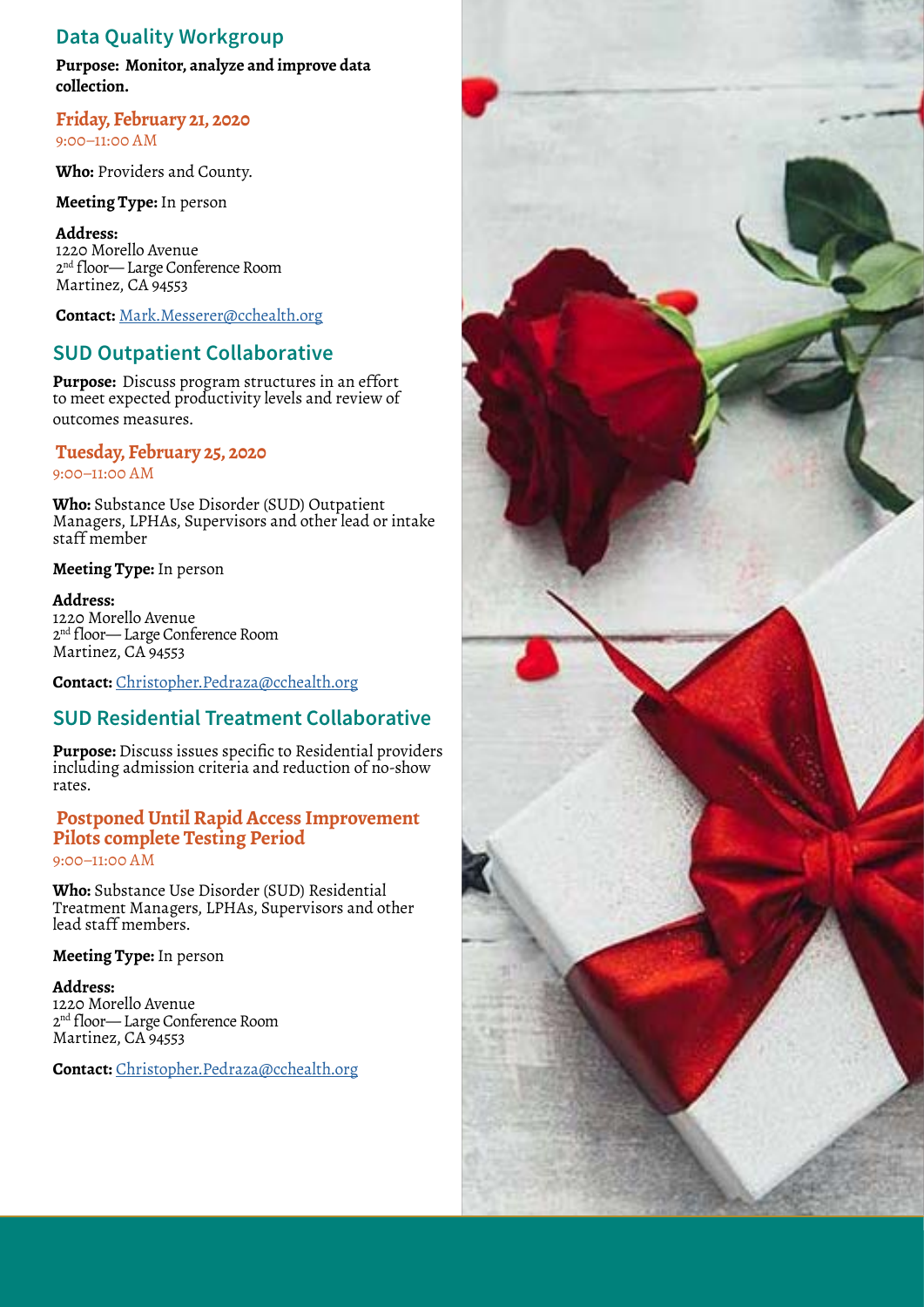# **TRAINING OPPORTUNITIES Check Out:**

# **Alcohol and Other Drugs Advisory Board**

**Purpose:** Discussing current trends, recommendations to AODS, Board Monthly Meeting.

**Wednesday, February 26, 2020**  4:00–6:00 PM

**Who:** Open to all community members.

#### **Meeting Type:** In person

**Address:**

1220 Morello Avenue, 2<sup>nd</sup> floor Large Conference Room Martinez, CA 94553

**Contact:** [Nazneen.Abdullah@cchealth.org](mailto:Nazneen.Abdullah%40cchealth.org?subject=Alcohol%20and%20Other%20Drugs%20Advisory%20Board)

## **Tuberculosis (TB) Screening, Assessment and Referral to Services Training**

**Purpose:** Regulatory review and Ensuring TB services are available to individuals receiving SUD treatment.

 **Friday, February 28, 2020** 8:30–10:00 AM

**[VIEW FLYER](https://cchealth.org/aod/pdf/Training-TB-Flyer-0228-2020.pdf)**

**Who:** Substance Use Disorder (SUD) Treatment Providers.

**Meeting Type:** Site location

**Address:** 1220 Morello Avenue, 2<sup>nd</sup> floor, Large Conference Room Martinez, CA 94553

**Contact:** [Michelle.Richardson@cchealth.org](mailto:Michelle.Richardson%40cchealth.org?subject=TB%20Screening%2C%20Assessment%20%26%20Referral%20to%20Svcs%20Trng)



# **IMPORTANT ANNOUNCEMENTS**

# **California Institute for Behavioral Health Solutions (CIBHS)**

DMC-ODS Waiver Training Webinars Including American Society of Addiction Medicine Criteria: [https://www.cibhs.org/](https://www.cibhs.org/dmc-ods-webinars-0) [dmc-ods-webinars-0](https://www.cibhs.org/dmc-ods-webinars-0)



# **DHCS' CalAIM Initiative**

All materials available at <https://www.dhcs.ca.gov/calaim>

Medi-Cal Healthier California for All, is a multi-year initiative by the Department of Health Care Services (DHCS) to improve the quality of life and health outcomes of our population by implementing broad delivery system, program and payment reform, including upgrades to upcoming waiver renewals Formerly called CalAIM Initiative.